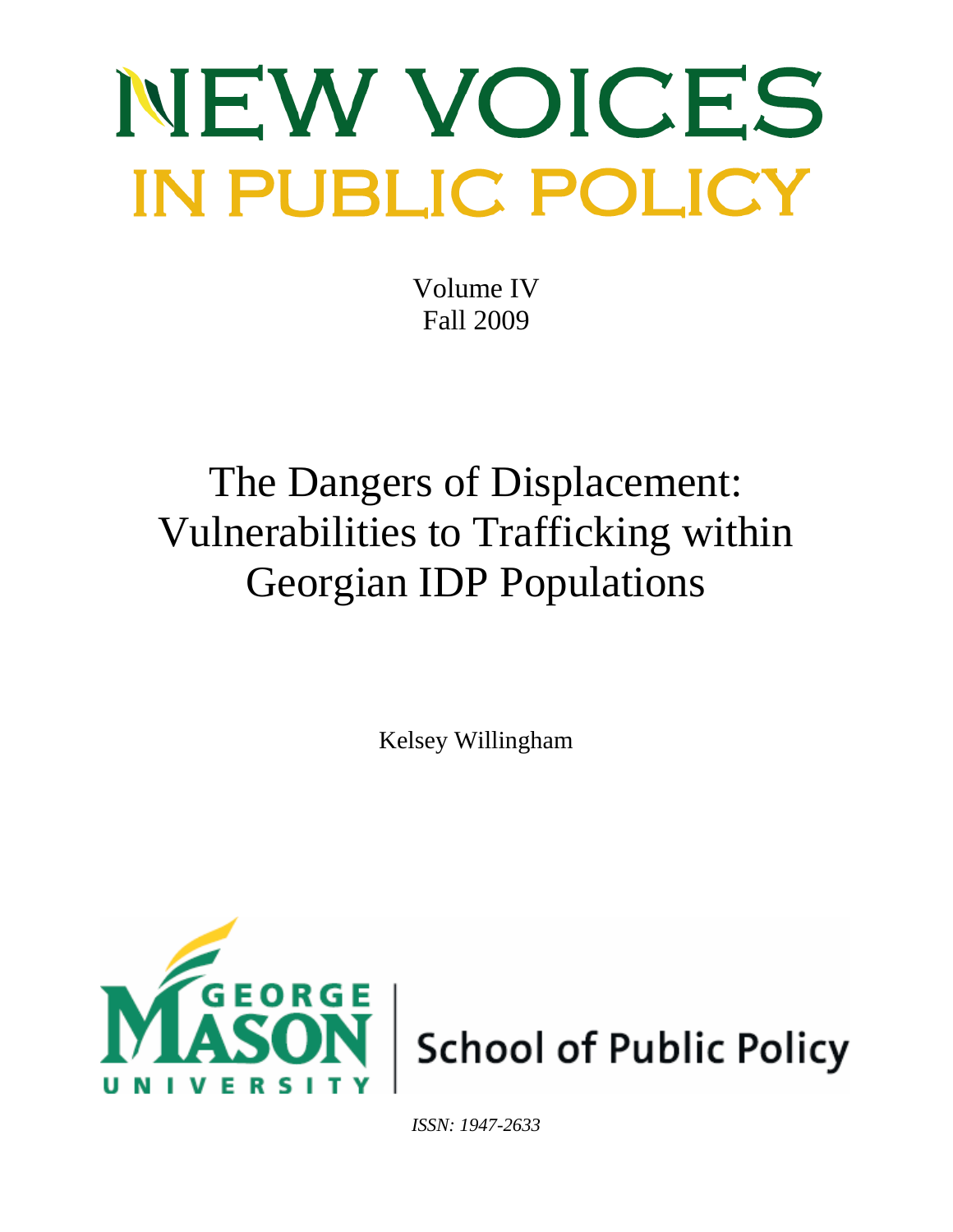# **I. Executive Summary**

In August 2008 more than 130,000 people were uprooted by conflict between Georgia and Russia. Ten months later, over 25,000 internally displaced persons (IDPs) had not returned home - forced to make a living in dozens of temporary settlements and collective centers around Georgia. This study hypothesizes that prolonged poor social and economic conditions, combined with a lack of awareness to trafficking and a willingness to migrate, create the potential for these internally displaced to fall victim to both internal and cross-border trafficking

This study uses key socioeconomic factors, which increase the risk of trafficking as identified in international literature.<sup>1</sup> Research aimed to determine if a deviation in vulnerabilities exists between the IDP population and the overall population of Georgia. The study analyzed results of the research - which attempted to determine specific risk factors faced by displaced populations, including inadequate housing, lack of economic opportunity, and willingness to migrate. The research attempted to extrapolate trends on IDP vulnerabilities, which might be applied to other displaced populations not only in Georgia but worldwide.

Methodology combined secondary source analysis with primary data collection. Original research conducted by the author used both quantitative surveys directed at IDP populations and qualitative interviews of key informants. Within the scope of this research, only the population of persons displaced by the August 2008 Georgian conflict was targeted. The purpose of this research was not to look for specific incidences of trafficking; this report serves merely as a preliminary work in order to inform more detailed future studies. Results from field research were compared against known socioeconomic data about the populations at large to provide a broad base for future analysis.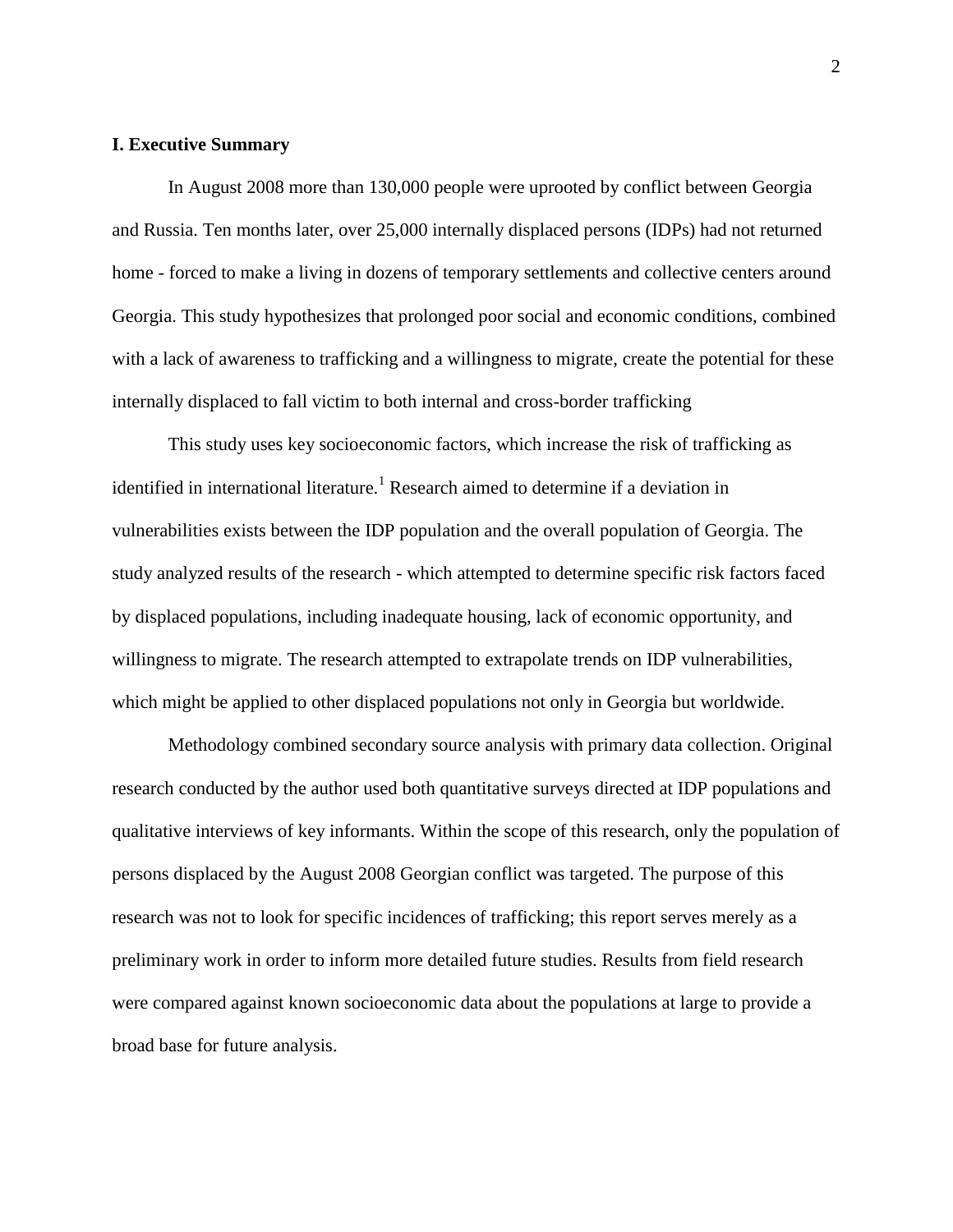# **II. Introduction**

# **Problem Statement**

Human trafficking is a complicated international problem and human rights offense. Numerous governments and international organizations now recognize the seriousness of trafficking worldwide, but given the ambiguous size and scope of the problem there is a need for greater understanding. Human trafficking affects almost every country in the world; the consequences of such a crime have repercussions in the government, economy, civil society, and elsewhere. The crime of trafficking can take many forms. More than just sexual exploitation, the definition of trafficking includes forced labor, bonded labor, debt bondage, involuntary domestic servitude, forced child labor and other forms of exploitation.<sup>2</sup> Trafficking can occur across international borders, as well as within the boundaries of a single country, region, or even city.

At its core, trafficking deals with exploitation and manipulation of those who are vulnerable - poverty, isolation, and lack of information are all factors that can lead to a person falling victim. Vulnerability to trafficking can also be increased through conflict and displacement.<sup>3</sup> The often poor economic conditions of IDPs make them a target for human traffickers.<sup>4</sup>

According to Georgian government statistics and non-profit organization statistics, more than 130,000 people have been displaced as a result of the events of August  $2008<sup>5</sup>$  Of this initial group, approximately 37,000 have been unable to return to their former places of residence.<sup>6</sup>

As with any emergency situation, the recent conflict in Georgia eliminated the livelihoods of thousands of people, in addition to destroying homes and forcing relocation. Beyond initial displacement and hardships, however, this study examined conditions and vulnerabilities still present in the post-emergency environment. According to the Georgian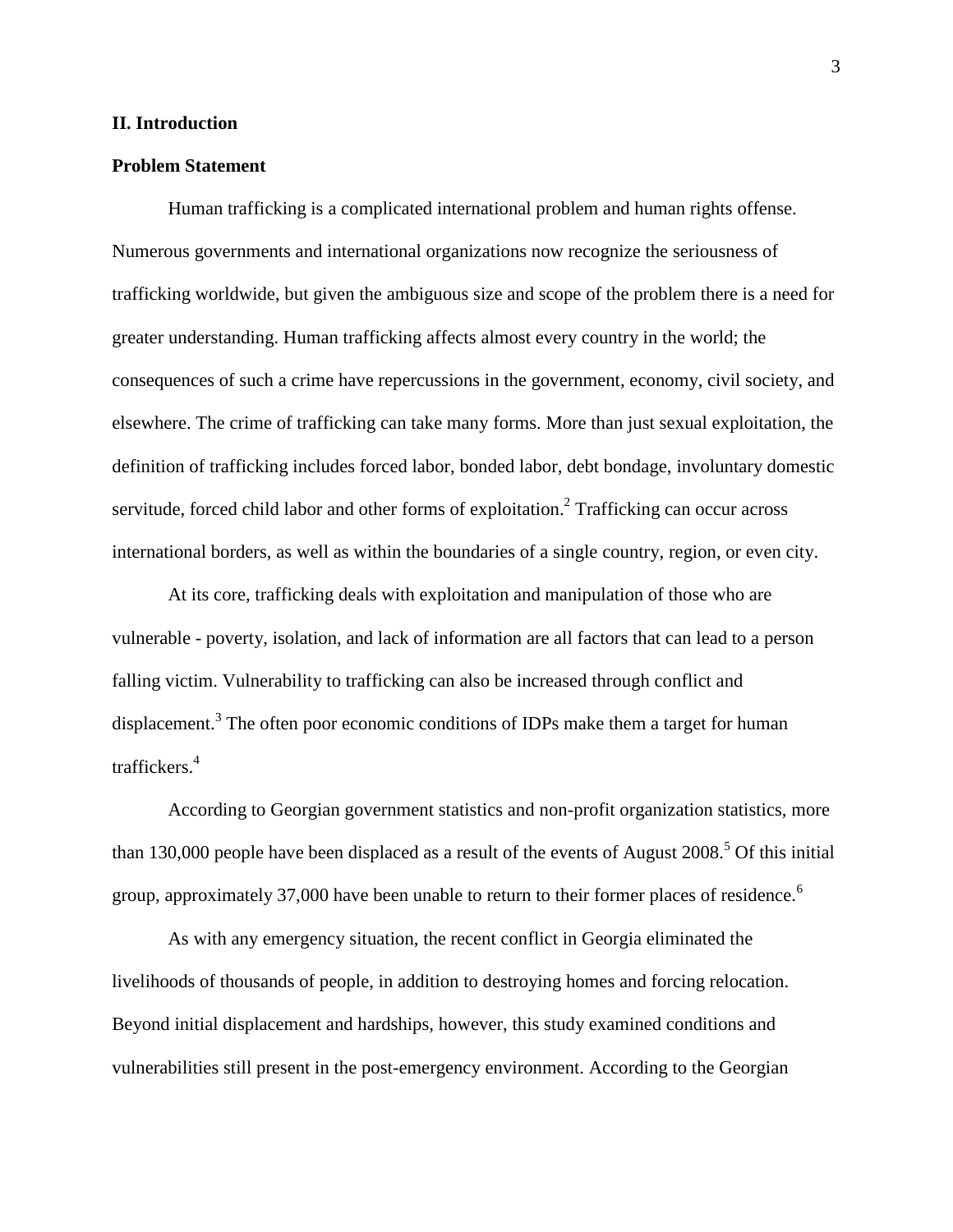government, "The living conditions and economic situation of many IDPs are disadvantageous. The unemployment rate among IDPs is high; their existence depends upon state allowances and international humanitarian assistance.<sup>77</sup> With so many lacking socioeconomic opportunities, Georgia's displaced find themselves in situations that could easily be taken advantage of by traffickers.

Much of the general literature on the topic assumes that those displaced by the conflict are living in unfavorable social and economic conditions. Nevertheless, the question that needs to be addressed is how poor the conditions of IDPs are in relation to the general population. If the internally displaced of Georgia appear to suffer from more extreme socioeconomic ills than the overall population, they may indeed be more vulnerable to the exploitative tendencies of human traffickers. This comparative analysis between both groups provides data to suggest the socioeconomic conditions of IDPs are in fact significantly worse than those of the population at large.

#### **Hypothesis**

This study hypothesizes that continued poor socioeconomic conditions, lack of trafficking awareness, and willingness to migrate, create the potential for Georgian IDP populations to fall victim to both internal and cross-border trafficking. It is postulated that socioeconomic conditions and awareness levels of these IDP populations are worse than those of the general population due to the specific difficulties faced from forced migration, isolation, and prolonged displacement. Additionally, strong willingness to migrate may exist as a result of continued displacement for a full 10 months in Georgia.

Risk factors and indicators used in this survey were drawn from accepted international literature and previous World Vision reports. The Handbook for the Protection of IDPs states,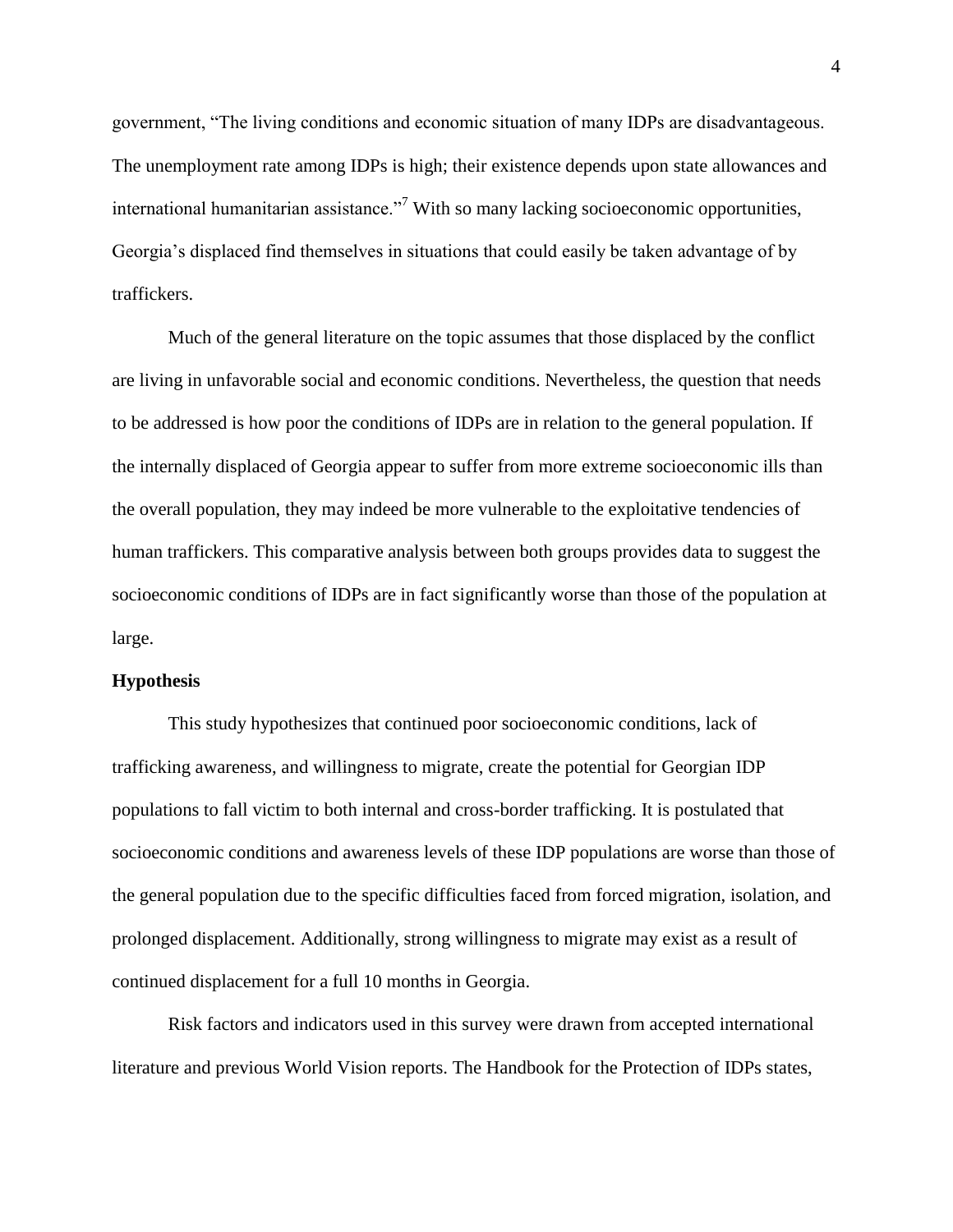―forced displacement can increase the risk of trafficking by weakening or destroying family support structures, community bonds, and self-protection mechanisms that might otherwise serve as a buffer to trafficking. Because internally displaced persons often lack documentation and have limited access to education, livelihoods, and self-reliance opportunities, they may be particularly vulnerable to traffickers who appear to offer life-saving access to employment opportunities."<sup>8</sup>

The Palermo Protocol specifically mentions "poverty, underdevelopment, and lack of equal opportunity" as "factors that make persons, especially women and children, vulnerable to trafficking."<sup>9</sup> An IOM report<sup>10</sup> on the vulnerability of young women from Romania states a main factor in a person's decision to migrate is "the lack of opportunities at home," a sentiment echoed in a 2006 paper from the Women's Commission for Refugee Women and Children.<sup>11</sup> In World Vision's own Assessment Report on Trafficking in Georgia, respondents "indicated their belief that trafficking issues are largely tied to Georgia's social and economic context, and that emigration and a desire to emigrate will persist until socioeconomic conditions are improved."<sup>12</sup>

# **Vulnerability and Risk Factors**

Primary risk factors were divided into two categories: social and economic. For the economic component, primary source of income, monthly income level, and unemployment were used to determine risk; the social component addressed domestic violence, abuse, neglect, and housing conditions. Data were collected about change in IDPs' economic situations, opinions on economic assistance, and the existence of economic opportunities during displacement.

In addition to the socioeconomic factors used for baseline comparisons to the general population, this research attempted to identify other factors that might contribute to trafficking vulnerability of IDPs. "Willingness to migrate," operationally defined in this research as the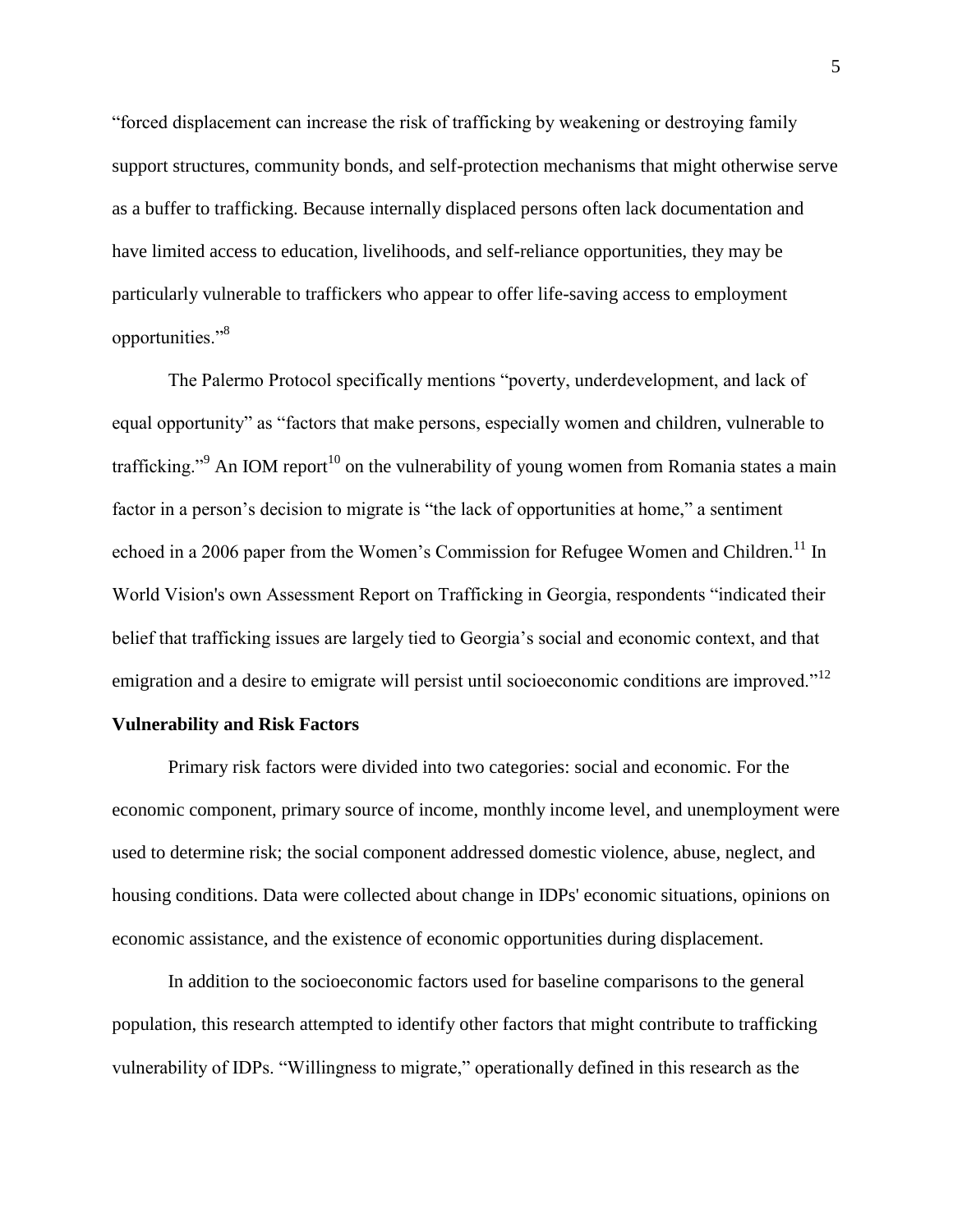desire to relocate to a different area, is a common theme seen in many displaced populations wishing to either return home or find more permanent housing away from temporary settlements. Survey questions dealing with 'willingness to migrate' involved plans and ability to move out in the next six months, thoughts on working abroad, ideal work locations, knowledge of other IDPs who had migrated seeking work, and willingness to take a sudden job offer.

In the final section of the survey, questions targeted IDPs' awareness to human trafficking, as unfamiliarity with trafficking was seen as increasing risk. Beyond simple knowledge of the term 'human trafficking,' the survey sought to gauge whether or not IDPs comprehended the full definition. Questions were also asked about the sources providing IDPs with their information on human trafficking as well as opinions on the most likely victims of trafficking.

#### **Definitions**

This research adopted the definition of human trafficking provided by the *Protocol to Prevent, Suppress and Punish Trafficking in Persons, Especially Women and Children*, supplementing the *United Nations Convention Against Transnational Organized Crime, Article 3, Section a*. <sup>13</sup> A definition for internally displaced persons was adopted from the *Guiding Principles on Internal Displacement, Introduction, Paragraph 2*. <sup>14</sup> Vulnerability was defined based on *An Introduction to Human Trafficking: Vulnerability, Impact, and Action*. 15 III. Background

The Republic of Georgia is a small country located in the North Caucasus with an estimated population of around 4.63 million.<sup>16</sup> The breakaway republics of Abkhazia and South Ossetia, comprising 20% of Georgia's total territory, are not currently under government control. Georgia's economy saw high growth in recent years, posting rates of 10% and 12% in 2006 and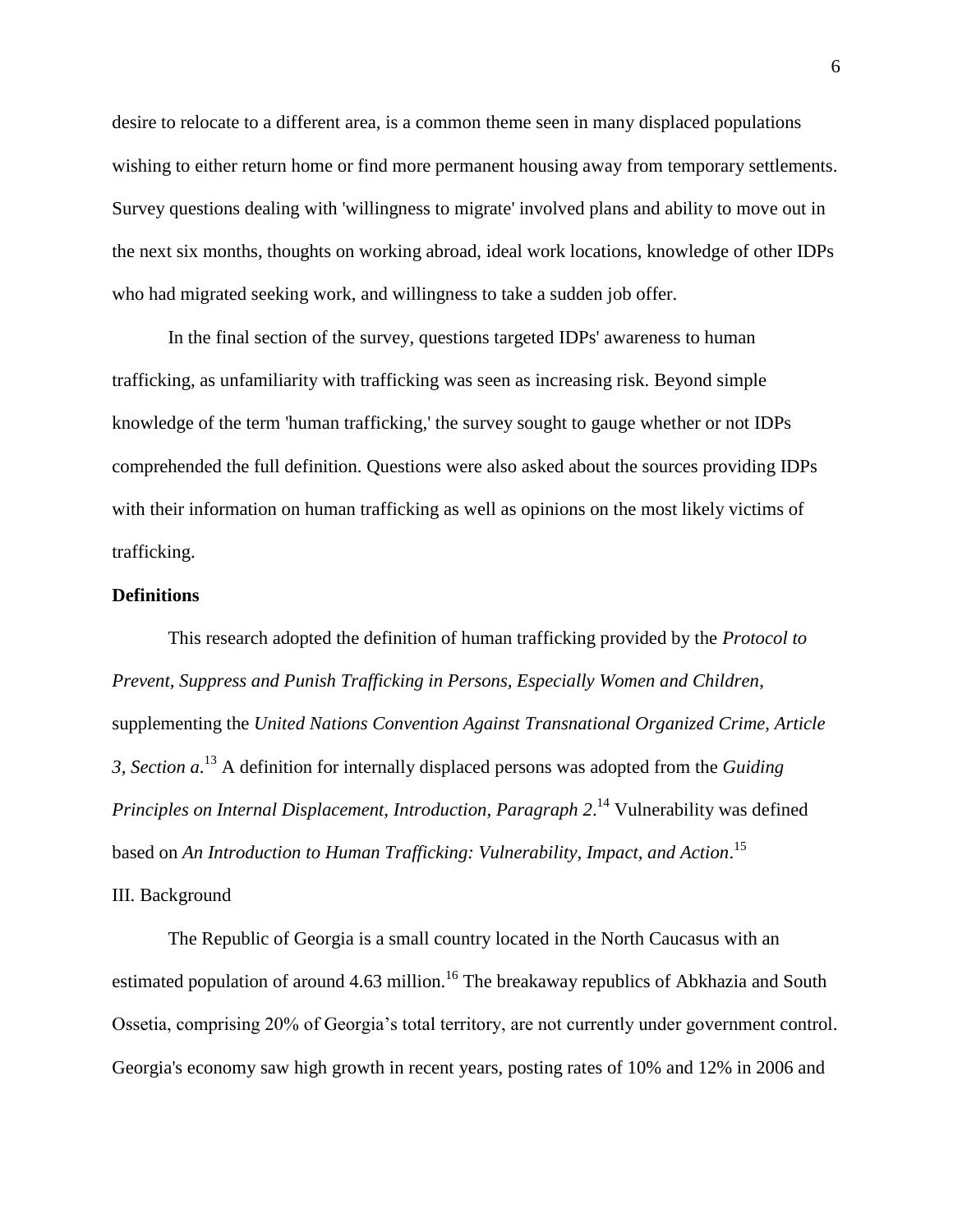2007, respectively.<sup>17</sup> Conflict and economic crisis in 2008 saw key Georgian industries take an economic hit while growth dropped to a mere 3%.

Migration and displaced populations have been present in Georgia for decades. In the early 1990s, separatist conflicts in Abkhazia and South Ossetia threatened instability in newly independent Georgia. Many were killed while more than 300,000 Georgians, Ossetians, Abkhaz and others were displaced. Regional strife again flared up in August 2008, causing at least 150,000 to flee South Ossetia and the territory bordering the zone of conflict.<sup>18</sup>

As of 2009, approximately 250,000 remained internally displaced in Georgia.<sup>19</sup> From the most recent wave of IDPs, some 37,000 have been unable to return to their homes. The majority of Georgia's displaced who have not secured private housing reside in government collective centers and IDP villages.

Georgia's government solutions for displaced persons and trafficking have gained in number recently. In the annual US Department of State Trafficking in Persons Report, Georgia has risen from the lowest *Tier 3* ranking in 2003 - for governments that fail to meet the report's standards and were making no attempts at compliance - to the highest *Tier 1* ranking, indicating full compliance with the report's standards.<sup>20</sup> By improving its ranking, the government created many new initiatives to fight trafficking, including strengthening existing legislation, aiding in the creation of a national trafficking victim's hotline, as well as the creation of a task force and mobile groups assigned the duty of aiding and identifying victims of trafficking.

 IDP-related legislation and policy have also improved in recent years. In 2009, the Georgian government approved a new State Strategy for Internally Displaced Persons.<sup>21</sup> Scheduled to be implemented over the course of several years, the plan focuses on economic integration and long-term solutions for those displaced by the recent events of August 2008 as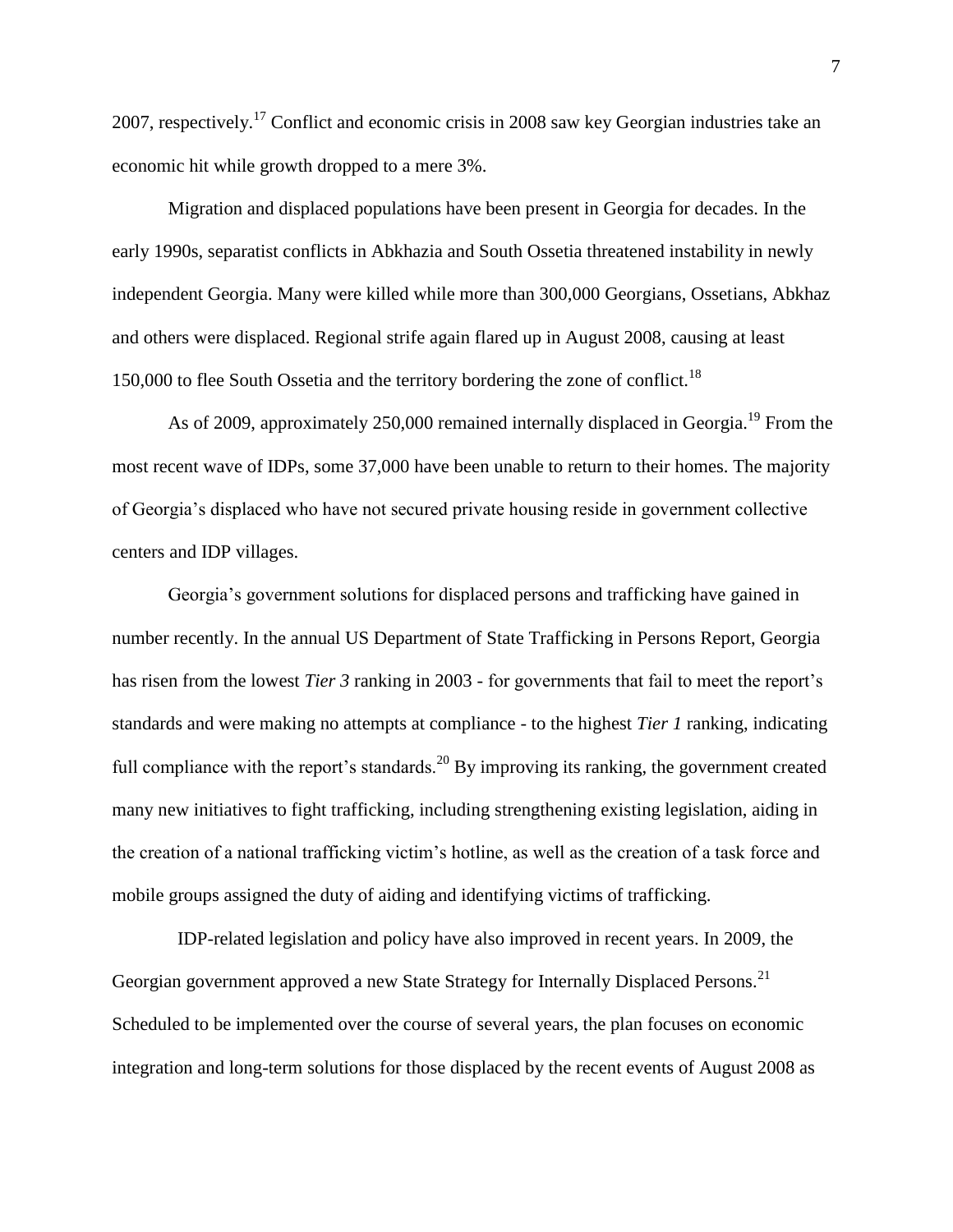well as in the early 1990s, seeking to amend insufficient IDP policies from the previous decade.<sup>22</sup>

# **IV. Applied Methodology**

Methodology combined secondary source analysis with primary data collection. Taking into account framework laid out by World Vision, research relied on secondary data collection and analysis whenever possible. Original research was conducted at twelve IDP settlements in the Shida-Kartli and Mtskheta regions of Georgia through a random sampling of the targeted populations by the researcher with the aid of a translator.

A twenty-six question survey, administered orally in individual interviews with a random sample of IDPs was the primary research tool. The survey was divided into sections relating to the four broad risk factors defined in the design of the project: social factors, economic factors, willingness to migrate, and trafficking awareness. Each section was intended to capture a brief insight into the socioeconomic conditions facing Georgia's IDPs post-conflict, in addition to underlying motivations and trafficking comprehension issues which might increase trafficking vulnerability.

Interviews were conducted orally, in-person by the translator with the researcher present. The survey questions were asked in Georgian or Russian, depending on the preference of the interviewee. All interviews involved a verbal agreement of confidentiality, as per UN standards for conducting interviews in the field.<sup>23</sup> When developing survey questions, consideration was given to cultural and linguistic differences; questions were formulated in English but carefully translated into Georgian by the project's translator. Surveys were administered to a total of 203 IDPs in six resettlement villages and six collective centers selected based on geographic and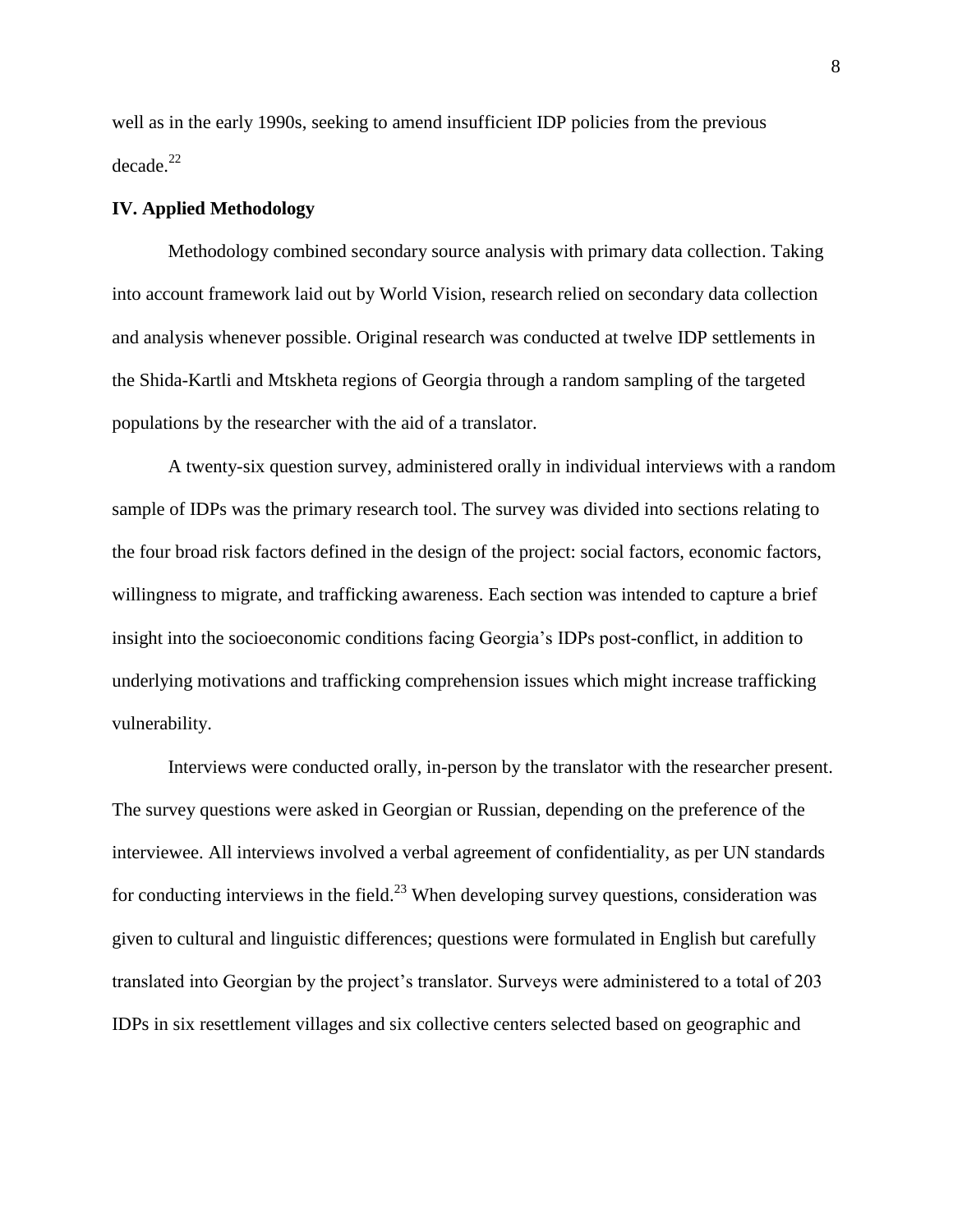practical access as well as percentage of IDPs within the target population from the most recent conflict.

For continuity, several of the questions used in the survey were modeled after nationwide trafficking and sociological assessments conducted by World Vision Georgia and other international organizations. The survey relied on two previous World Vision reports to create social and trafficking-related questions for the research.<sup>24</sup> Some questions used in the survey modified several questions from World Vision's Assessment on Child Trafficking in Georgia.<sup>25</sup> A previous UN report on the protection of refugees was also used to structure some of the questions.<sup>26</sup>

In addition to the primary data collection through surveys conducted in the field, several qualitative interviews were held with experts at key organizations relevant to the scope of the research. These groups include Transparency International, the Council of Europe, and the Georgian Young Lawyers Association. Expert interviews were intended to inform the research findings, as well as provide a broad overview and perspective on the issues of human trafficking and internal displacement in Georgia.

# V. Presentation of Data

Two hundred and three surveys were conducted across twelve locations, with data collected over a period of four weeks. A total of twenty-six questions were administered, divided into four sections: basic information and social (questions 1-9), economic (questions 10-17), willingness to migrate (questions 18-22), and trafficking awareness (questions 23-26). In addition to the questions on the survey, the gender

| Male                | Female         |
|---------------------|----------------|
| 32.5%               | 67.5%          |
| <b>Age Range</b>    | <b>Percent</b> |
| <b>Less than 20</b> | 12.3%          |
| 20-29               | 23.6%          |
| 30-39               | 20.3%          |
| 40-49               | 15.3%          |
| 50 or greater       | 28.6%          |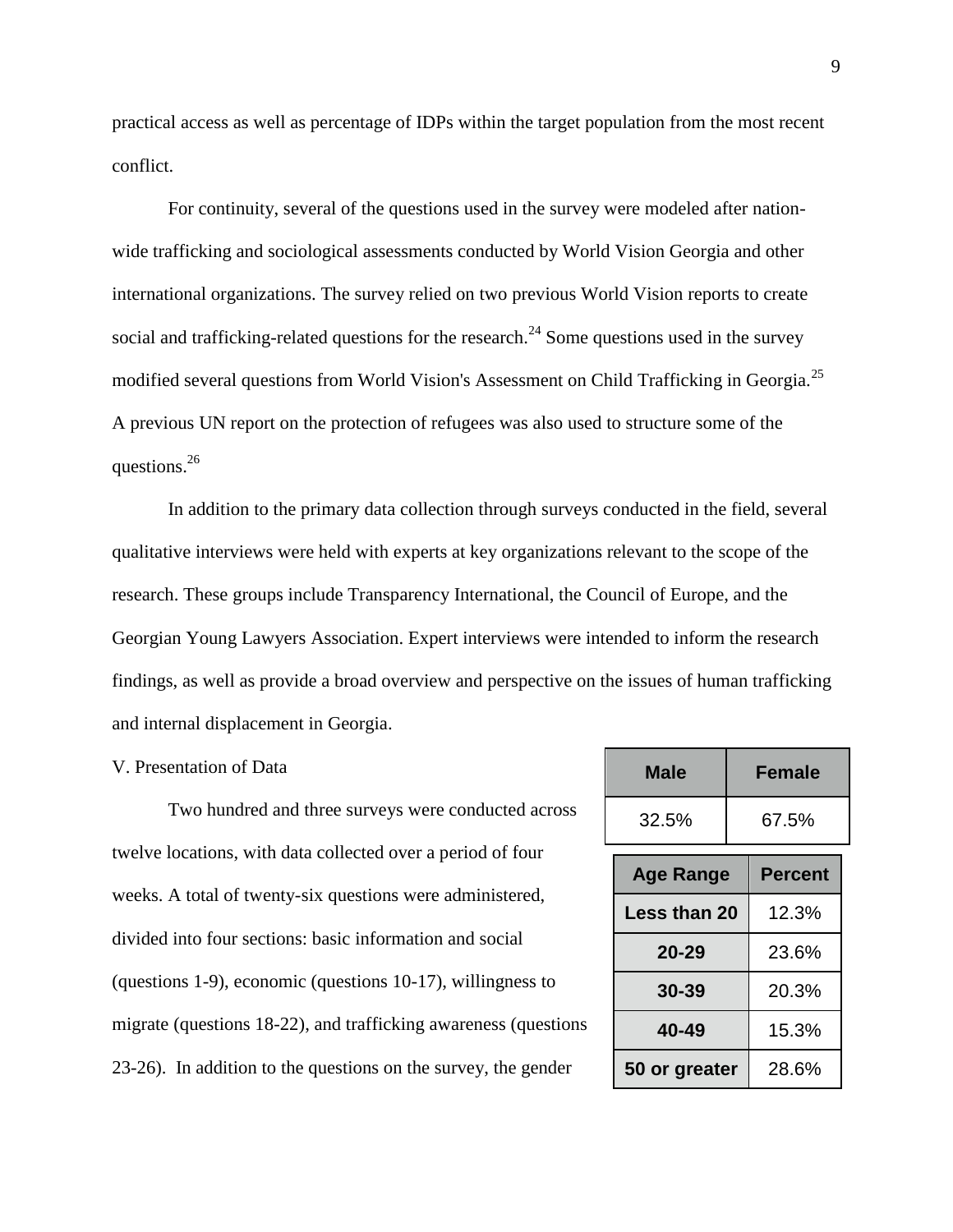and age range of each respondent was recorded at the conclusion of the interview. The demographic breakdown of the sample is as follows:

Residents who currently live in collective centers (either in Tbilisi or Gori) represent 26.6% of the sample, while the remaining 73.4% of respondents currently live in IDP settlements across the Shida-Kartli and Mtskheta regions. The average IDP household size for the sample was three members; 91.2% of households contained two or more adults, and nearly half of the IDPs in the sample, 49.8%, reported no children as household members.

Respondents were asked to rank their current living conditions compared to their living conditions before being displaced; 97% of all respondents categorized their change in living conditions as "much worse." As to the particular complaints about IDPs' living conditions, 73.9% listed "all of the above" as their choice, 12.8% cited the lack of water closets, 5.4% the generally poor living conditions, 3.9% lack of space, 2.5% the lack of basic personal commodities such as clothing and blankets, and 1.5% either refused to answer or considered themselves homeless.





The social portion of the survey included questions about domestic abuse, neglect, and other behaviors that can contribute to trafficking vulnerabilities. Of all IDPs surveyed, 4.9%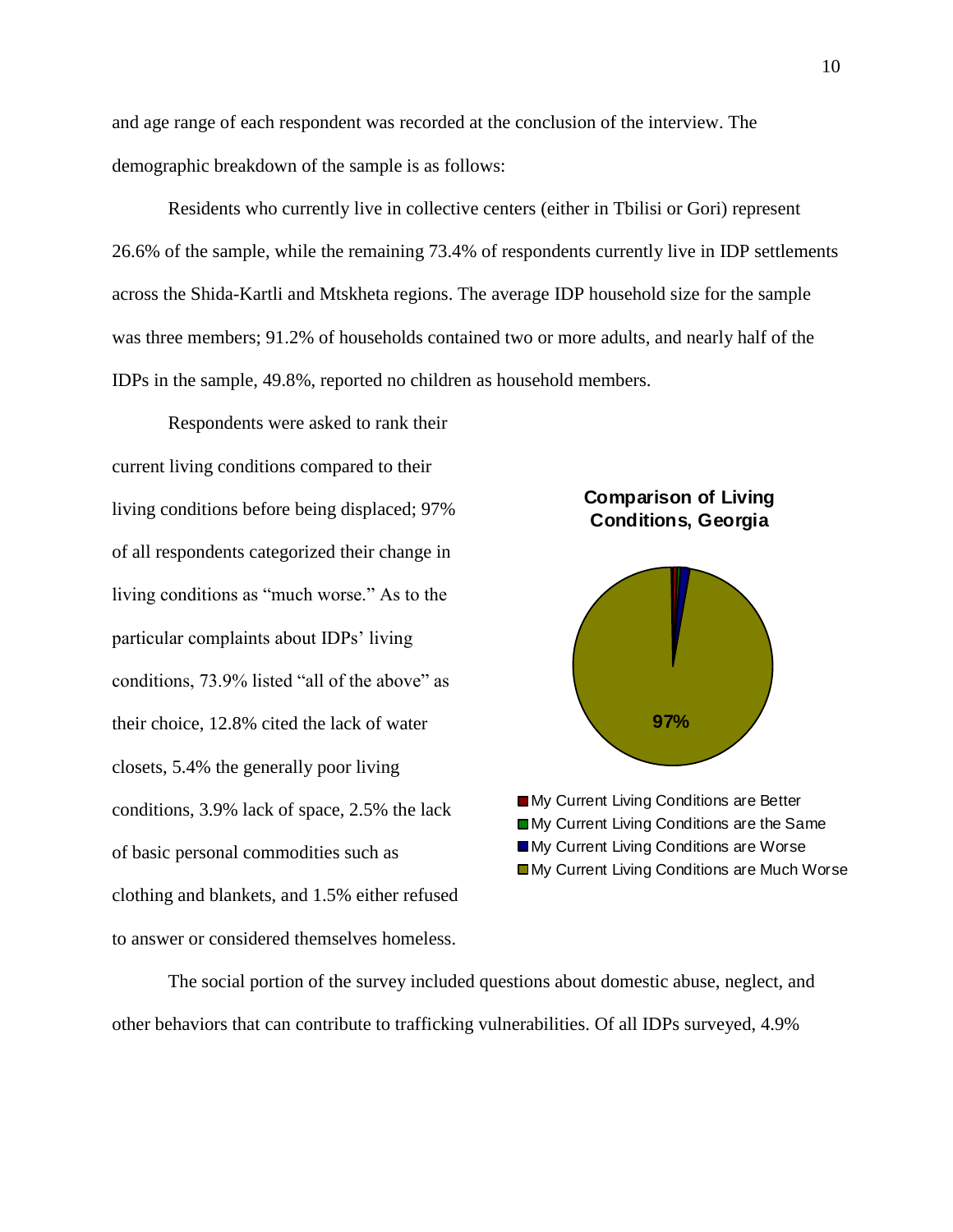reported that they knew someone in the IDP community who had suffered domestic abuse, and 8.4% reported that they knew someone who had suffered from abuse and/or neglect.

Information on economic vulnerabilities was the focus of the second section of the survey. Respondents were first asked to list the main source of income - almost half (48.8%) said they relied primarily on social welfare programs. The rest listed pensions (29.1%), wages/earnings of family members (14.8%), the aid of relatives (2.0%), or



agricultural products they harvested (0.5%); 4.9% were unsure as to their main source of income. For income levels, 78.2% reported their total monthly household income at less than 150 Georgian Laris (GEL) per month.

Respondents were also asked to compare the present economic situation of their household with that before displacement, and describe the conditions of their current economic conditions. 98% claimed that their current economic situation had worsened greatly since becoming displaced. None of the 203 IDPs interviewed reported a positive change in their economic situation after displacement. More than 60% of respondents categorized their current economic situation as "harsh," and claimed to rely on others for basic necessities such as clothes and food.

Unemployment was one of the most direct economic impacts of displacement. Of the total sample, 54.2% of respondents reported being employed before displacement. The number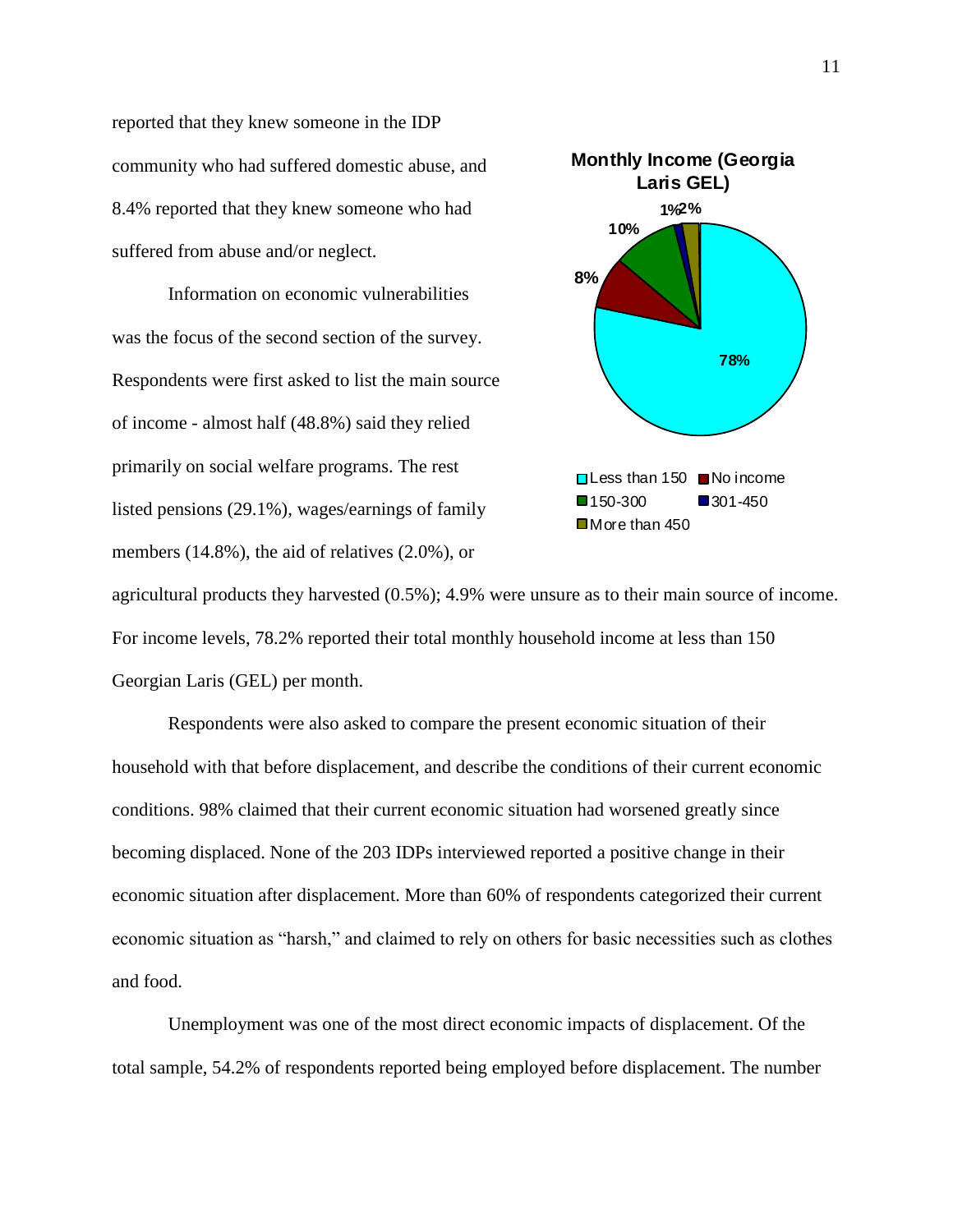of IDPs who reported employment ten months after displacement decreased to a staggering 5.4%. Georgia's national unemployment rate for 2006 was estimated at 32.2%.<sup>27</sup>

The survey also sought to determine the perspective of Georgia's IDP population in terms of current economic hardships. Of those surveyed, 40.4% indicated that finding work would improve their economic situation the most, while more than a quarter of the respondents (29.1%) thought that more government aid would help the most. 86.2% of IDPs surveyed described their present location has having no opportunities for work.

Part three of the survey, building on the socioeconomic conditions captured in earlier sections, dealt with the willingness of IDPs to migrate. Respondents were first asked if they had plans to move out in the next six months. More than 86% stated that they could not afford to improve their living conditions, regardless of whether or not they desired to move. Just over 5% said they planned to move out for a better dwelling, while 17% were unsure about their future housing situation.

When asked if they had thought about working abroad, 39.9% responded yes while 60.1% answered no. As for ideal work location, the majority of respondents (66.0%) stated a desire to return to work where they lived before displacement. IDPs were also asked if they knew of anyone in their community who had left to seek work elsewhere in Georgia or abroad - only 13.8% answered in the affirmative. The last question of the section directly asked interviewees whether or not they would take job elsewhere in the country or abroad the next day, if offered. More than half the respondents in Georgia (64%) answered yes.

Of those interviewed, 73.4% said they had heard of the term "human trafficking." However, of that group only 39.6% correctly identified all definitions of trafficking. The other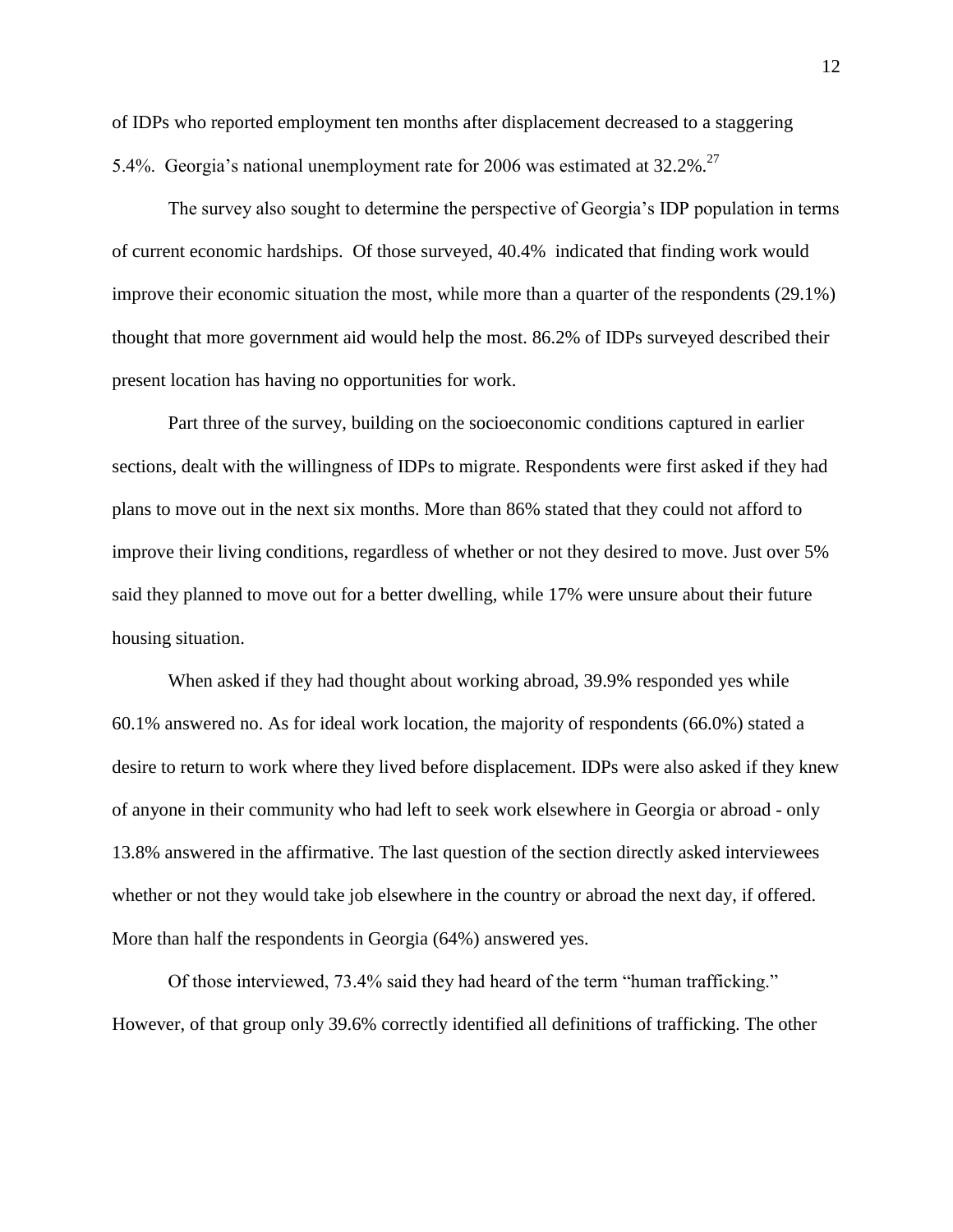

# **Definition of Human Trafficking**

60.2% either did not know the definition of human trafficking or identified the phrase in much narrower terms, such as only forced prostitution, seen in the graph below.

Almost half of those surveyed (48.3%) received the bulk of their information about trafficking from television; other source of information included acquaintances/relatives (3%), advertisements (1.5%), the press (1%), or all of the above (18.7%). The final question on human trafficking dealt with IDP perceptions of trafficking and vulnerability; respondents were asked which of the following people was most likely to fall victim to human trafficking: a person who goes illegally abroad, a person who contacts labor firms to organize work abroad, a person who relies on the aid of friends and relatives, or all of the above. Almost half of the respondents believed a person who goes abroad illegally is most likely to be trafficked, and nearly as many, 41.4%, claimed they did not know. "All of the above" was the response of 5.9%, and 3.4% said the most vulnerable was a person who contacted firms organizing labor abroad.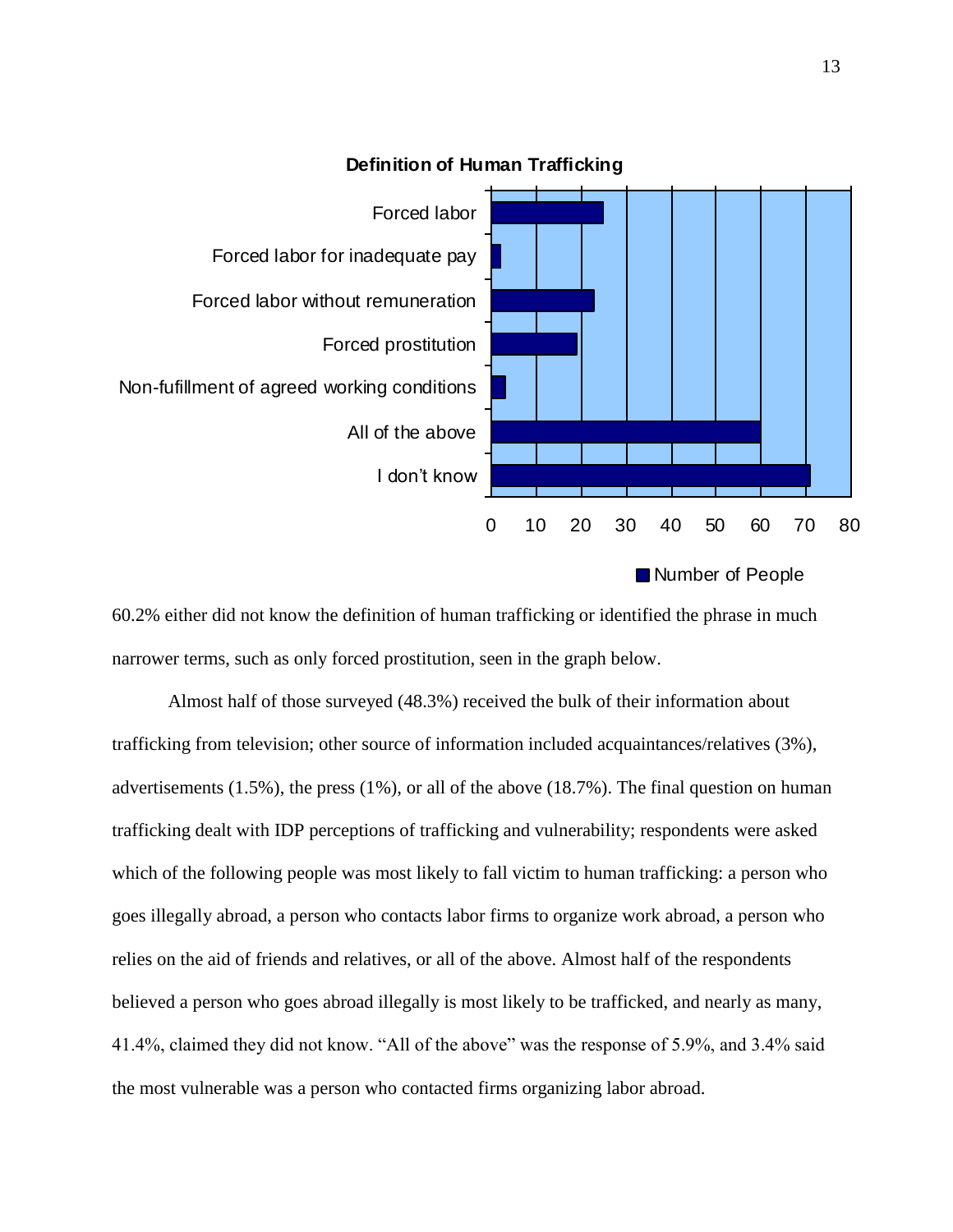#### **VI. Discussion**

## **Implications**

Taking into account government statistics as well as data from previous studies on IDPs and trafficking, poverty and economic opportunity were two risk areas where Georgia's internally displaced appear to exhibit vulnerabilities greater than that of the general population. Economically, a post-displacement unemployment rate of 96% among those surveyed coupled with a monthly income averaging almost 30% less than the government's subsistence minimum illustrates the dire economic situation faced by Georgian IDPs.

In 2008, 31% of the Georgian population fell below the poverty line (Ministry of Economic Development, 2008). Officially, the subsistence minimum set by the government for the average family is 206.4 GEL per month. Of those surveyed, 78.2% reported their total monthly household income at less than 150 GEL per month; well below the governmentmandated minimum, and farther below the average monthly family income of 375.6 GEL.<sup>28</sup> At the time of writing, 150 GEL was equivalent to less than three dollars.

An overwhelming majority of Georgian respondents, 98%, stated their economic situation had "worsened greatly" since becoming displaced, and almost half still rely on various social welfare programs as the primary source of income. But even with the aid packages provided by the government and international organizations, many IDPs described a situation where providing even basic food for their household was proving difficult.

Lack of trafficking awareness also remains high within the IDP populations compared to the general population; in a previous trafficking assessment of the Georgian population,  $29$  93.6% of respondents indicated they had heard of human trafficking - almost 20% more than the data from the IDP sample in the research. The number of respondents who indicated they did not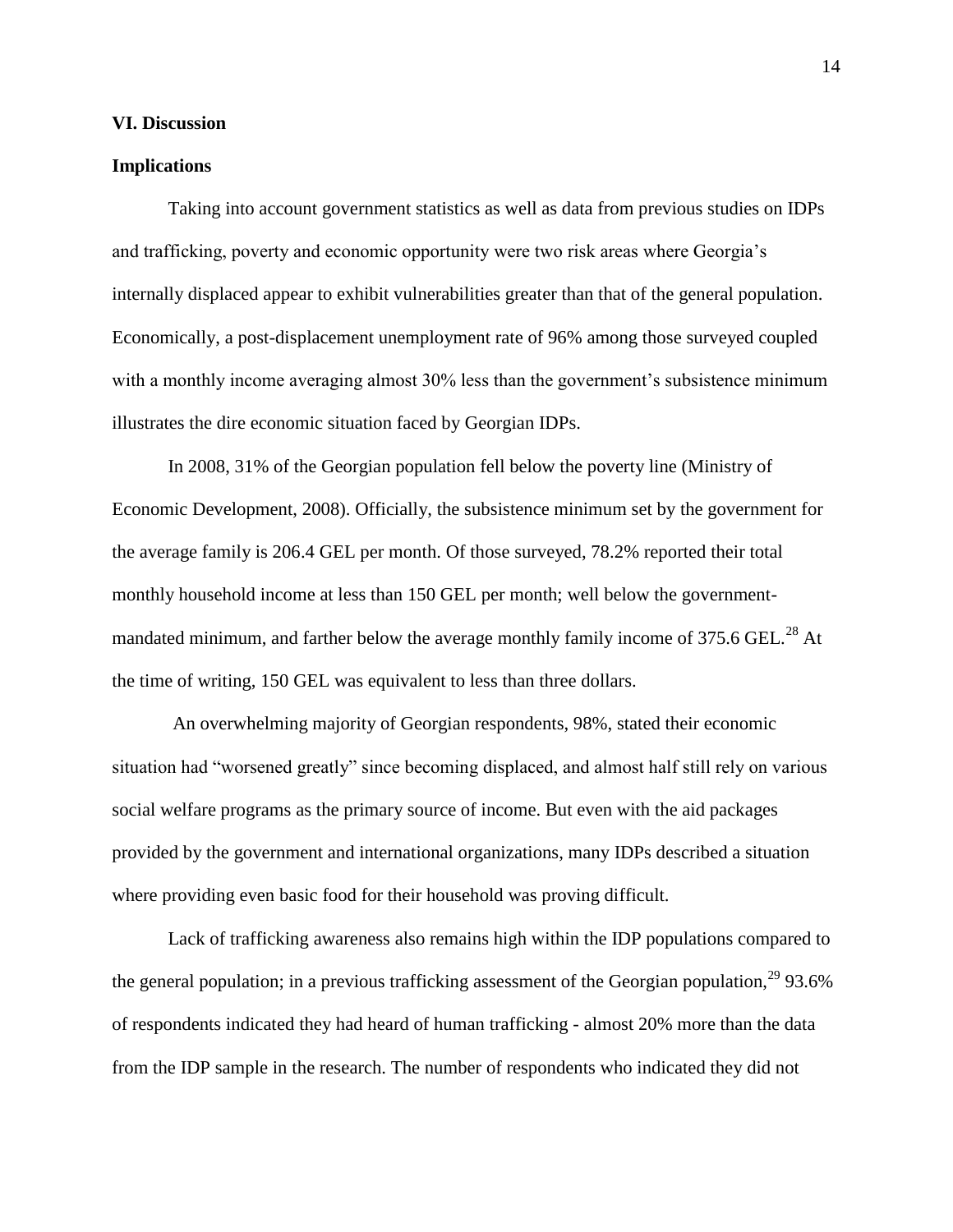know who stands a better chance of becoming a victim of trafficking was significantly higher among Georgian IDPs interviewed than in a previous national assessment carried out by World Vision. In the 2007 report, only 11% of those surveyed said they were at a loss of an answer to the same question. $30$ 

#### **Policy Recommendations**

Two key areas need to be addressed by both governmental and non-governmental organizations when tackling the causes of social vulnerabilities: improving access to information and resettlement solutions. Both organization types can enhance access to information through community-based focus groups and awareness campaigns, especially regarding government accountability measures relating to social assistance. Such programs would enable IDPs to better understand their social situation. More knowledge relating to aid programs and legislation would allow IDPs to make more informed decisions about their situation, and how they can help improve social and economic assistance, successfully voice complaints, and influence current and future legislation. Empowerment through information allows for better civic participation and connects IDPs their communities and countries. Providing this sense of connectedness may help alleviate the problems of isolation, frustration, and helplessness about social conditions encountered in so many of the survey participants - problems that create vulnerabilities, which may then be exploited.

The government should also improve and maintain existing as well as future resettlement solutions through regulatory bodies. They should also hold appropriate parties accountable for existing problems with conditions, through investigations, auditing, and even legal action for buildings that are not up to code. Both measures are essential in providing sustainable solutions for Georgia's internally displaced. Long-term housing options are a critical step to integration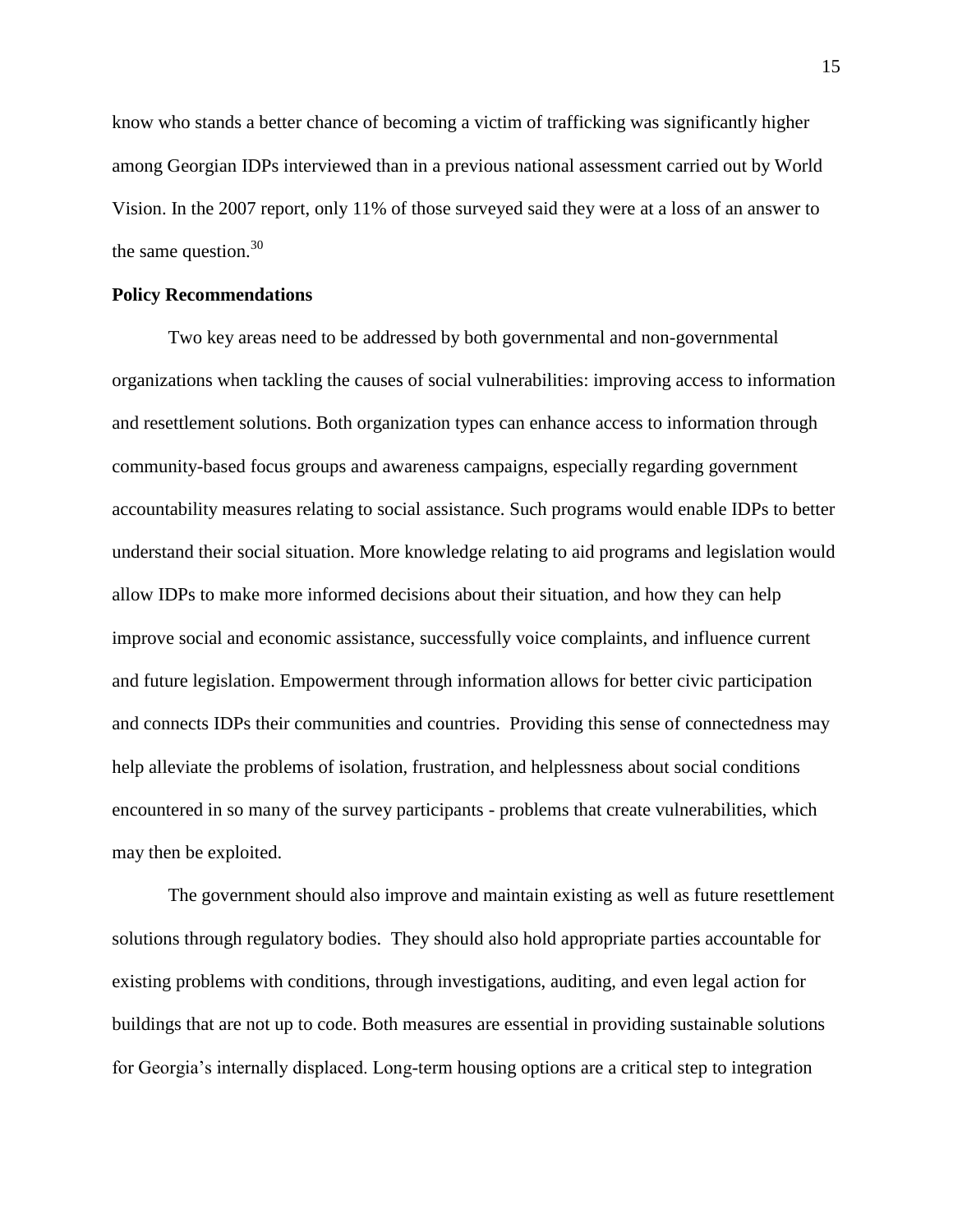into surrounding permanent communities. The government and other relevant organizations need to show a commitment to acceptable, sustainable resettlement programs from which IDPs can start to rebuild social, economic, and other livelihood components. If poor housing conditions such as lack of running water, lack of access to toilets, and insufficient space persist over the coming months, migration outside IDP settlements will appear ever more appealing. Despite research that shows the majority of IDPs are still unable to afford improvement to their living situations, the possibility of resorting to other means – such as illicit activity or placing themselves in vulnerable situations – to secure adequate housing is not eliminated.

In addressing economic vulnerabilities, policy makers should focus their resettlement approaches around integrated economic development solutions combining local communities with the IDP settlements. Long-term development and capacity building can be accomplished through training, education, and improving the economic infrastructure of IDP settlements. Integration into local communities is one of the goals of recent government legislation on the internally displaced.<sup>31</sup> As with housing concerns, providing long-term and sustainable solutions for economic development targets underlying problems affecting vulnerability to trafficking poverty, unemployment, and lack of economic opportunity. Although data indicate that vulnerabilities of poverty and unemployment are higher in the IDP populations than the population at large, both groups are facing economic hardships as a consequence of recent conflict with Russia and the global economic crisis. By having organizations utilize integrated approaches that combine local and IDP communities, both groups would benefit through shared training, experiences, and joint efforts to build the economic infrastructure in their communities. Integration issues stemming from conflict between IDPs and local communities would be lessened if both sides understand the importance of cooperation in livelihood development.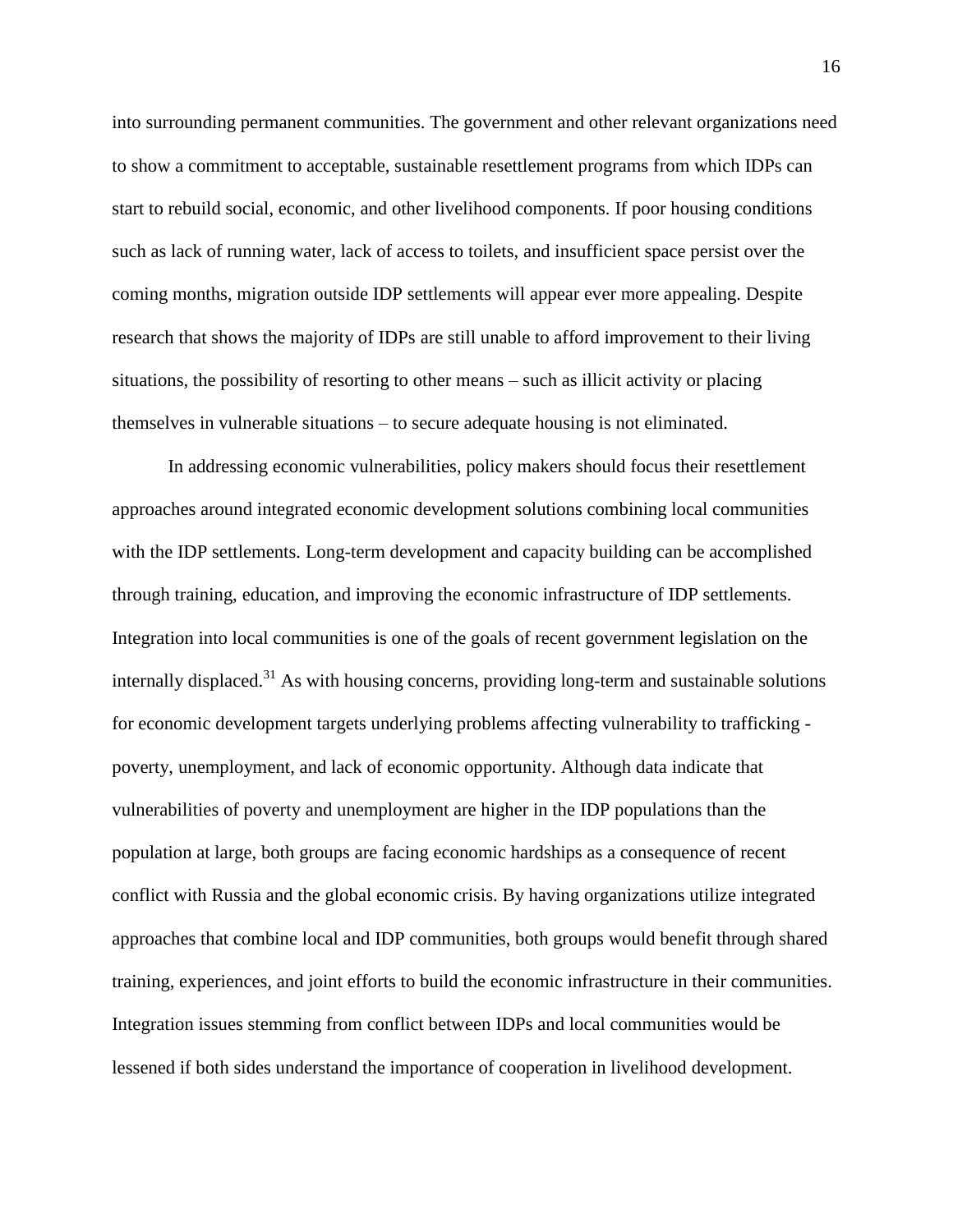Understanding the issue of 'willingness to migrate' among Georgia's IDP populations highlights the critical role of access to information when combating the associated vulnerabilities with trafficking. Policy needs to take advantage of what can be called the 'window of opportunity' indicated by data in this study. The majority of respondents either does not want, or have not thought about, working abroad, or they do not know many IDPs who have left to seek work elsewhere in Georgia or abroad. This may be due to the fact that many are still hopeful that they may return to their pre-displacement residences. During the survey, numerous participants indicated a desire to work where they lived before displacement, but if that option were unavailable, they would immediately seek work opportunities outside Georgia. Continued promotion of the possibility of return for IDPs prevents successful long-term social and economic solutions that provide safe livelihood opportunities. IDPs need to be informed about current legislative efforts, and how they can influence and participate in solutions to underlying social and economic problems. Informative data highlighting the efforts and willingness of all organizations involved with socioeconomic initiatives may provide Georgia's displaced with incentives to rebuild their lives within their current communities.

In addressing knowledge of trafficking, information campaigns must be developed to account for IDPs unique situations and channels of information, target misconceptions about more detailed aspects of trafficking, and arm IDPs with an improved understanding of their situation in relation to the crime of human trafficking. IDP communities are often isolated, receiving information via word of mouth or television, as seen during interviews for this research. This and previous studies have shown a general awareness of the term human trafficking exists within IDP communities as well as the general population. However, improved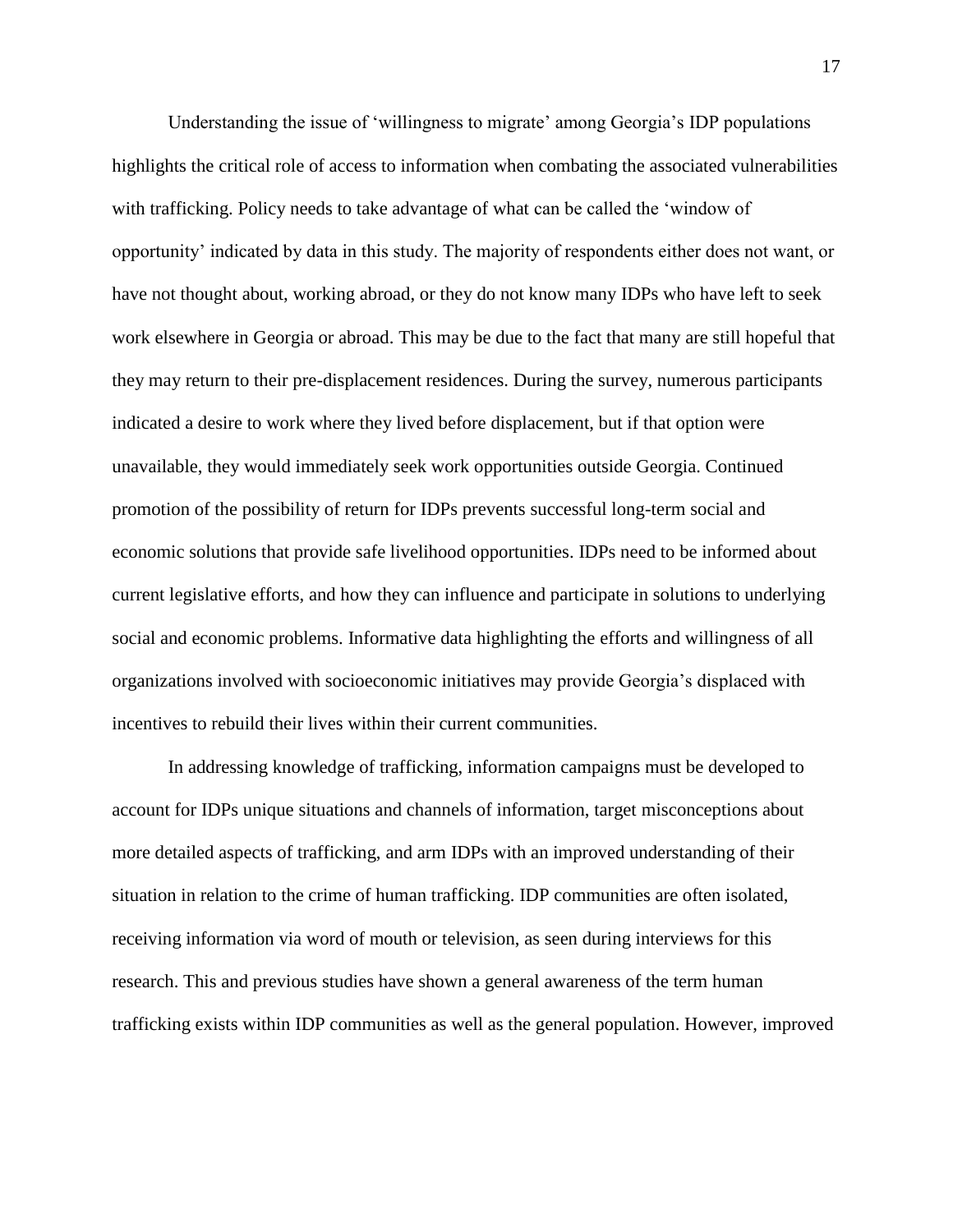comprehension of the different forms of trafficking and situations that lead to increased risk can help make Georgia's internally displaced less vulnerable.

# **Policy Recommendations for Non-State Actors**

Taking the above broad recommendations into consideration, organizations like World Vision Georgia can easily adapt policies that reflect and understanding of the trafficking vulnerabilities facing IDP populations with which they work. Policy recommendations specific to World Vision MEER's Regional Anti-Trafficking Strategy include:

• Incorporation of expanded trafficking awareness literature (to include more thorough definitions as well as examples of those most vulnerable) into existing psychosocial programs working with IDPs.

• Facilitation of focus groups and community discussion to expand the knowledge base of IDP communities. Increase informational exchange on topics relevant to minimizing underlying vulnerabilities such as: socioeconomic development, migration, social/behavioral stigmas, and trafficking awareness.

• Work with the government to ensure successful monitoring and implementation of the new State Strategy for Internally Displaced Persons, taking into account lessons learned from past insufficiencies with long-term IDP solutions.

• Focus on integrated economic solutions and cooperative projects between IDP settlements and the local communities in order to limit conflict and other deterrents to successful long-term IDP integration.

• Expand dialogue between IDPs and their local communities, authorities, and governments through town-hall style meetings, seminars, and informational sessions to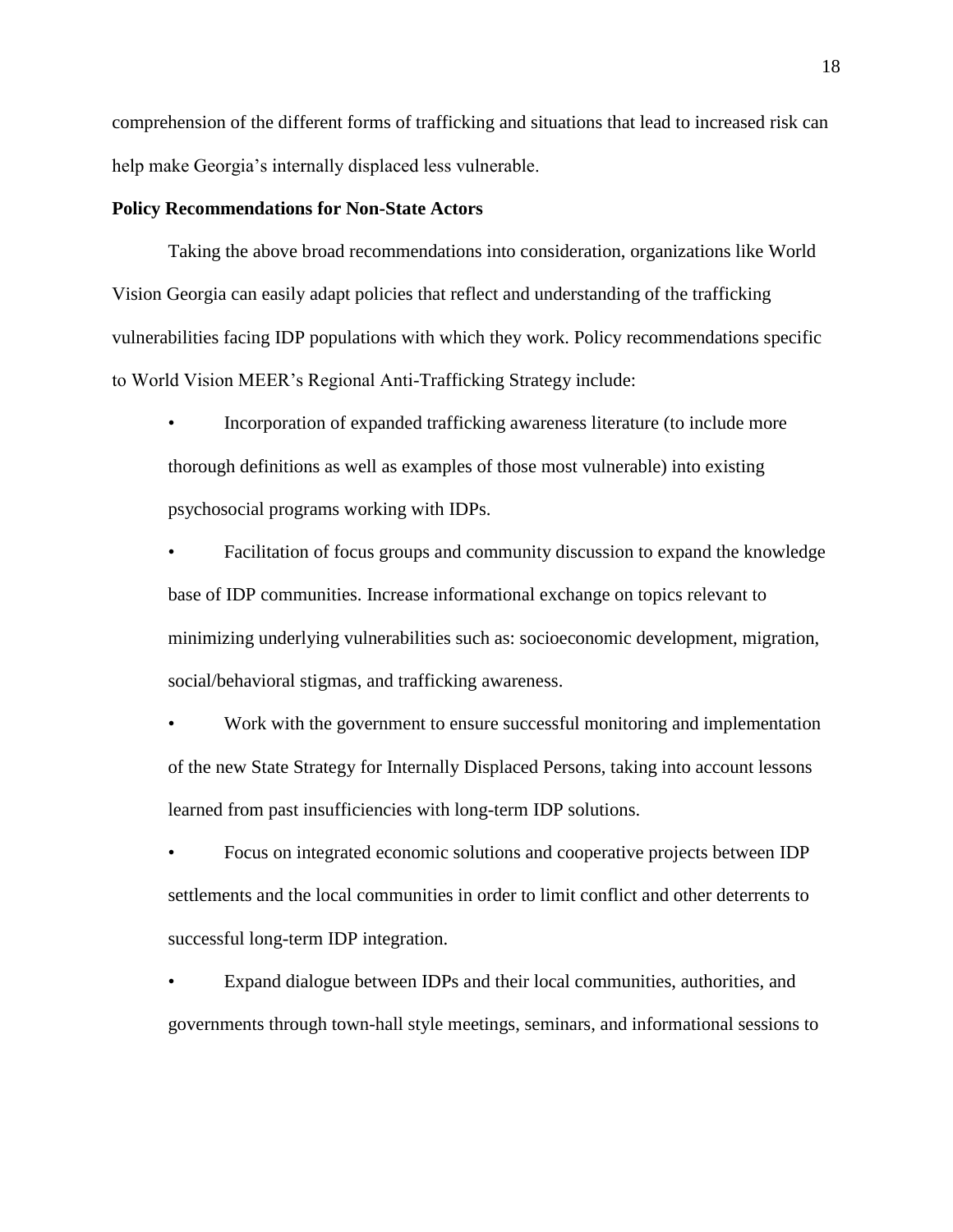improve situational understanding and provide incentives for IDPs to assist with local and regional socioeconomic development.

# **Conclusion**

There is a strong need for understanding the specific conditions that displaced populations face. Social and economic hardships endured by many IDP populations, including inadequate housing, poverty, and unemployment, may be disproportionately high compared to the general population, as evidenced by the Georgian case. It should be noted, however, that this preliminary work serves as a foundation piece. While this research only sought to identify underlying vulnerabilities and not specific incidences of trafficking, it is the hope of the researcher that the socioeconomic perspective provided will help inform future studies researching incidences of human trafficking and exploitation in Georgia and elsewhere.

The persistence of such critical socioeconomic conditions, believed to make groups more vulnerable to human trafficking, represent a common danger facing IDP communities worldwide. Appropriate policy solutions paired with targeted trafficking awareness must be undertaken in order to address these underlying vulnerabilities. Otherwise, displaced persons such as those uprooted by recent conflict in Georgia and elsewhere could become human trafficking casualties in the ongoing fight for human rights of internally displaced persons worldwide.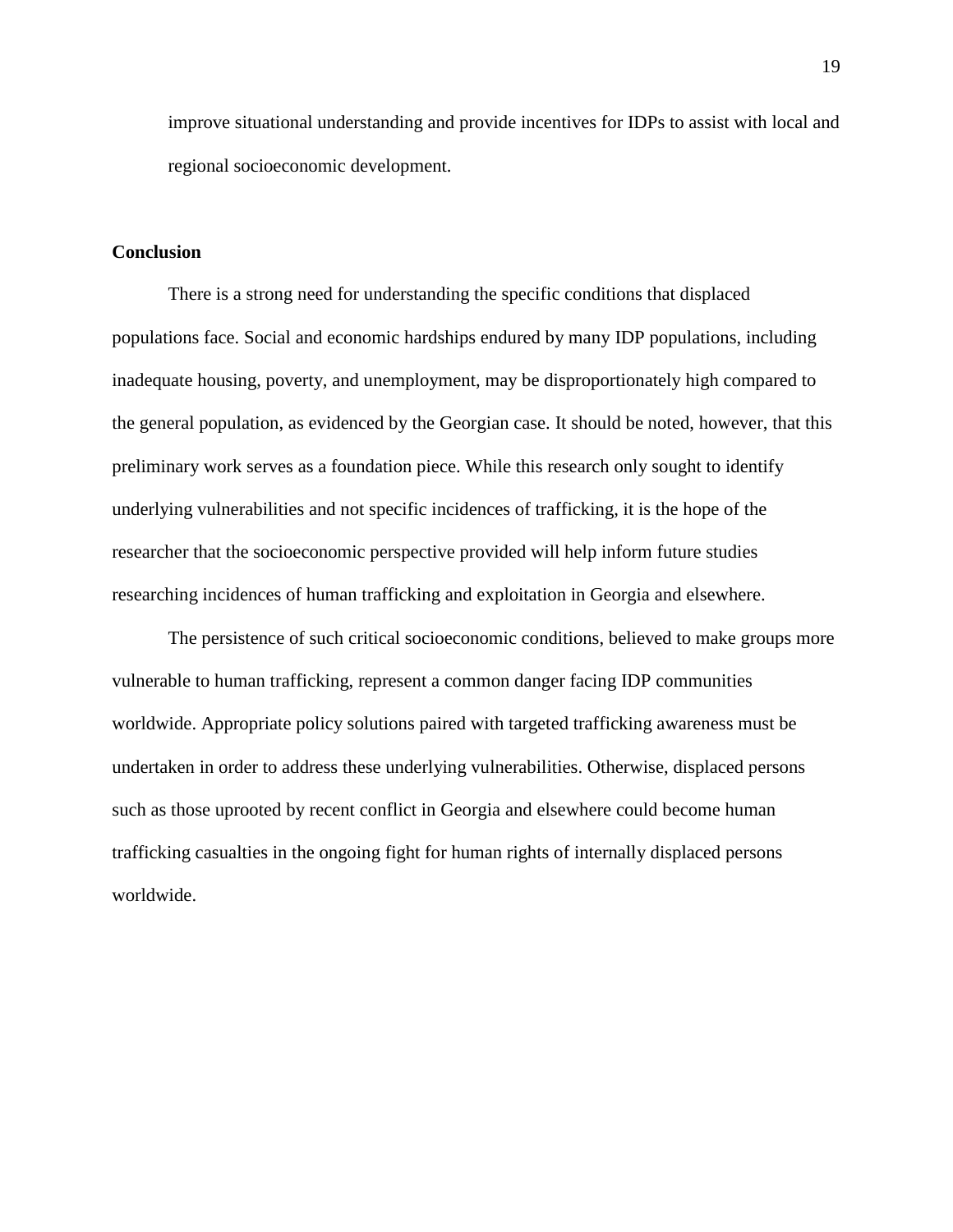#### **Notes**

<sup>1</sup> United Nations, "Guiding Principles on Internal Displacement (2nd Ed.)," Global Database: Guiding Principles on Internal Displacement. (2004); United Nations Office on Drugs and Crime. An *Introduction to Human Trafficking: Vulnerability, Impact, and Action*, (Geneva: United Nations, 2008): S. Lazaroiu and M. Alexandru. *Who is the Next Victim? Vulnerability of Young Romanian Women to Trafficking in Human Beings,* International Organization on Migration (IOM), (2003).

<sup>2</sup> United States Department of State, "Trafficking in Persons Report 2009 - Georgia." *2009 Trafficking in Persons Report,* (2009)

<sup>3</sup> Inter-Agency Standing Committee, "Handbook for the Protection of Internally Displaced Persons," (December 2007)

4 Ibid.

<sup>5</sup> Internal Displacement Monitoring Centre (IDMC), "Handbook for the Protection of Internally Displaced Persons," (2009); World Vision Georgia. *Assessment Report on Trafficking in Persons in Georgia,* (Tbilisi: World Vision, 2007)

<sup>6</sup> Internal Displacement Monitoring Centre (IDMC), "Handbook for the Protection of Internally Displaced Persons," (2009)

<sup>7</sup> Government of Georgia, *Decree #47: On approving of the State Strategy for Internally Displaced Persons – Persecuted,* (Tbilisi: Government of Georgia. 2007)

<sup>8</sup> Inter-Agency Standing Committee, "Handbook for the Protection of Internally Displaced Persons," (December 2007)

<sup>9</sup> United Nations, "Protocol to Prevent, Suppress and Punish Trafficking in Persons, Especially Women and Children, Supplementing the United Nations Convention Against Transnational Organized Crime," *United Nations Office on Drugs and Crime,* (2000)

<sup>10</sup> S. Lazaroiu and M. Alexandru, *Who is the Next Victim?*

<sup>11</sup> Committee on the Elimination of Discrimination Against Women (CEDAW), "Consideration of Reports Submitted by State Parties Under Article 18 of the Convention on the Elimination of All Forms of Discrimination Against Women: Georgia," *Third Periodic Report of State Parties,* (New York, NY: CEDAW, 2006)

<sup>12</sup> World Vision Georgia, *Assessment Report on Trafficking in Persons in Georgia*

<sup>13</sup> United Nations, "Protocol to Prevent, Suppress and Punish Trafficking in Persons"

<sup>14</sup> United Nations, "Guiding Principles"

<sup>15</sup> United Nations Office on Drugs and Crime. *An Introduction to Human Trafficking*

<sup>16</sup> United States Department of State, "Trafficking in Persons Report 2009 - Georgia"

 $17$  Ibid.

<sup>18</sup> Internal Displacement Monitoring Centre (IDMC), "Handbook for the Protection of Internally Displaced Persons<sup>"</sup>

<sup>19</sup> Ibid.

<sup>20</sup> United States Department of State, "Trafficking in Persons Report 2009 - Georgia"

- <sup>21</sup> Ministry of Refugees and Accommodations, *State Strategy for IDPs*, (Tbilisi: MRA, 2007)
- <sup>22</sup> Ministry of Refugees and Accommodations, *Objectives of the MR with regard to IDPs*, (Tbilisi: MRA,

2009)

- $23$  United Nations, "Guiding Principles"
- <sup>24</sup> World Vision Georgia, *Social Assistance to Trafficked Persons Project,* (Tbilisi: World Vision, 2007)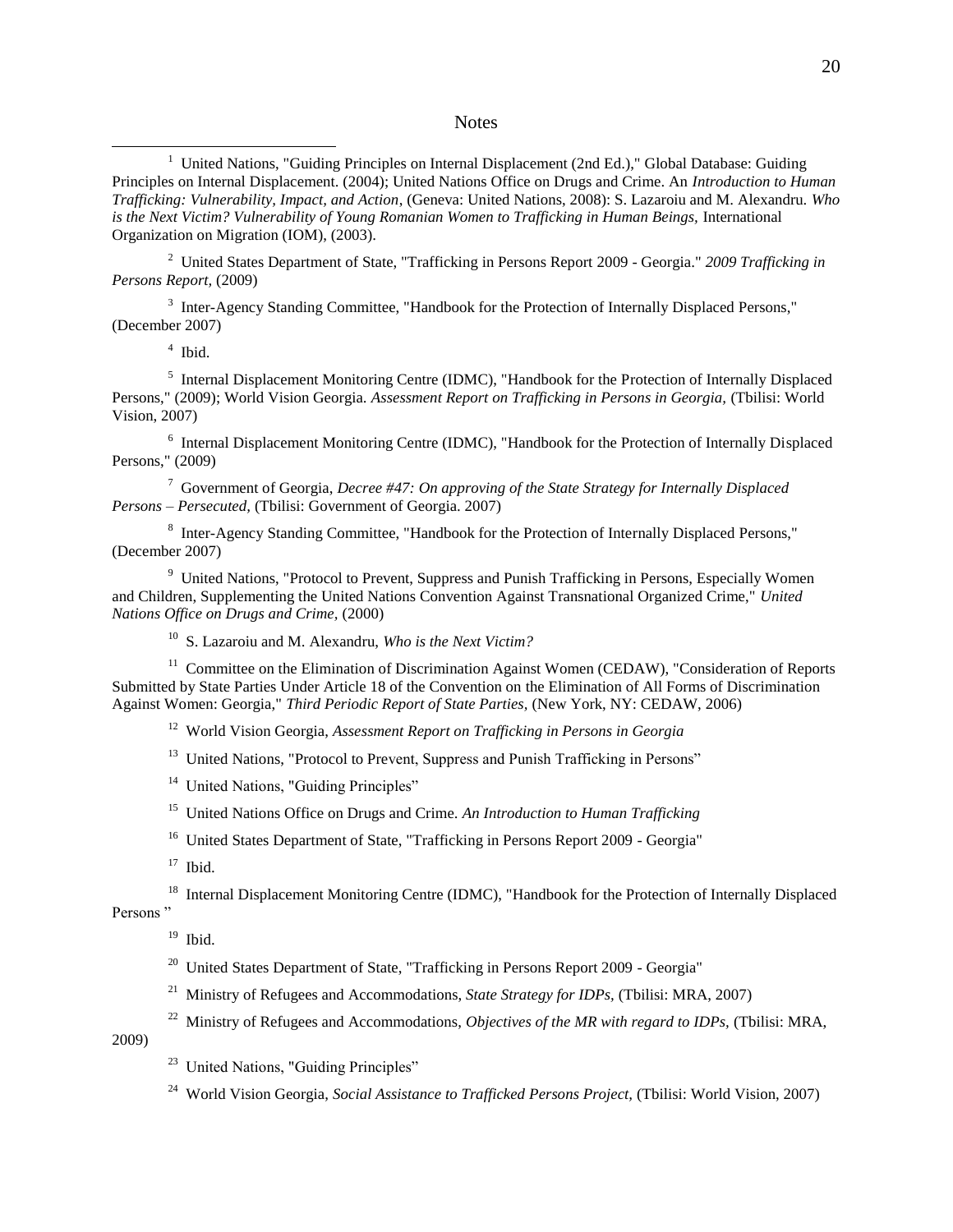<sup>25</sup> World Vision Georgia, *Assessment Report on Trafficking in Persons in Georgia*

<sup>26</sup> United Nations Commission on Human Rights (CHR), *Report of the Representative of the Secretary-General on the Human Rights of Internally Displaced Persons, Walter Kalin, Mission to Georgia. Commission on Human Rights (CHR),* (United Nations, Geneva: CHR, 2006)

<sup>27</sup> United Nations Development Programme, *Georgia: General Profile.* United Nations Development Programme, (Geneva: UNDP, 2005); Ministry of Economic Development of Georgia, "Subsistence Minimum (Georgian GEL)." (2009)

 $^{28}$  Ibid.

- <sup>29</sup> World Vision Georgia, *Assessment Report on Trafficking in Persons in Georgia*
- <sup>30</sup> World Vision Georgia, *Assessment Report on Trafficking in Persons in Georgia*
- <sup>31</sup> Ministry of Refugees and Accommodations, *Objectives of the MR with regard to IDPs*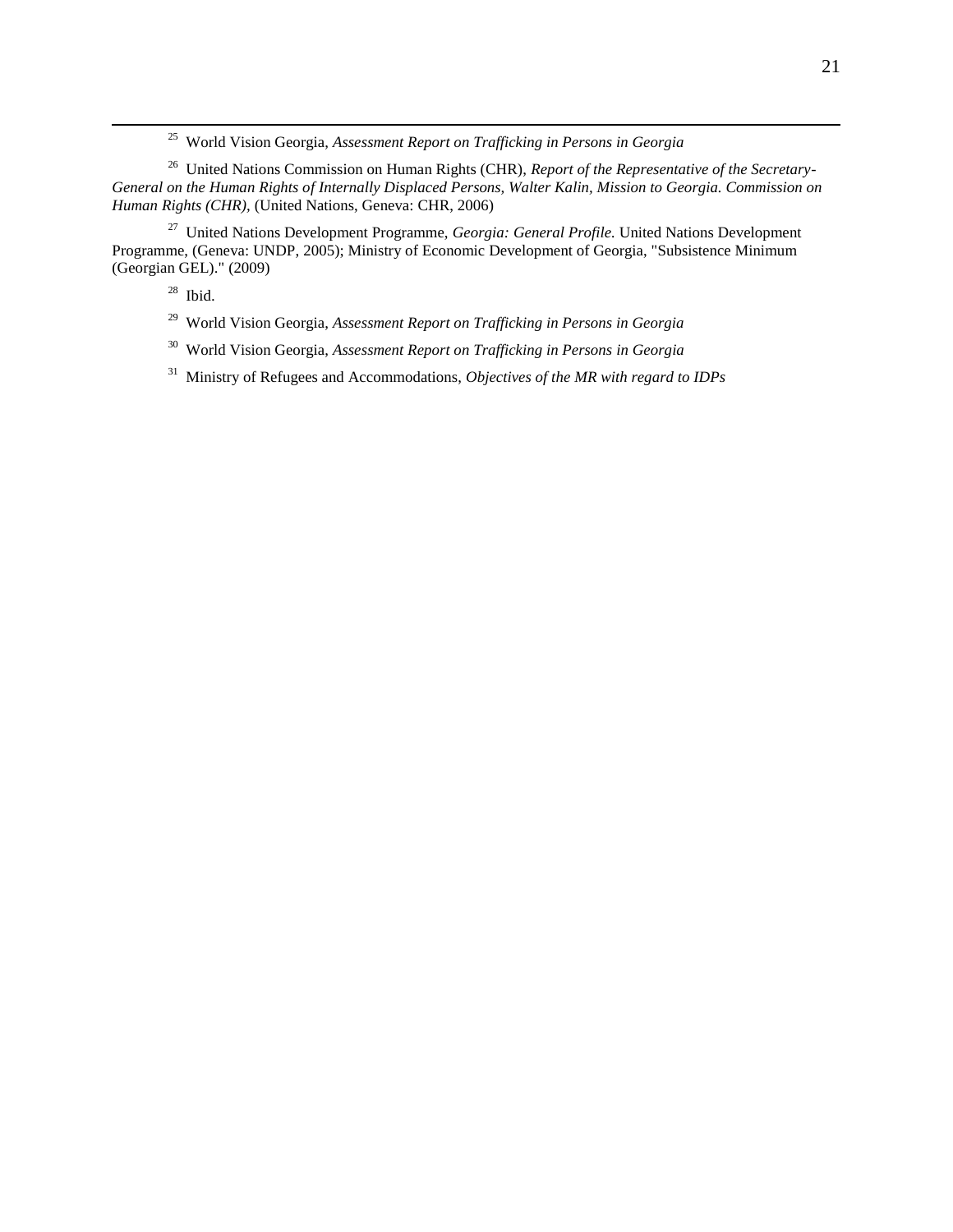#### Bibliography

- Aeschlimann, A. "Protection of IDPs: An ICRC View." International Committee of the Red Cross. October 2005. [http://www.icrc.org/web/eng/siteeng0.nsf/html/protection-article-](http://www.icrc.org/web/eng/siteeng0.nsf/html/protection-article-011005)[011005.](http://www.icrc.org/web/eng/siteeng0.nsf/html/protection-article-011005)
- Committee on the Elimination of Discrimination Against Women (CEDAW). "Consideration of Reports Submitted by State Parties Under Article 18 of the Convention on the Elimination of All Forms of Discrimination Against Women: Georgia." *Third Periodic Report of State Parties.* New York, NY: CEDAW, 2006.
- Government of Georgia. *Decree #47: On approving of the State Strategy for Internally Displaced Persons - Persecuted.* Tbilisi: Government of Georgia. 2007.
- Human Rights Centre (HRIDC). *Monitoring Conditions of IDPs in Gori.* Tbilisi: HRIDC, 2008.
- Inter-Agency Standing Committee. "Handbook for the Protection of Internally Displaced Persons." December 2007.<http://www.unhcr.org/refworld/docid/4790cbc02.html> (accessed June 14, 2009).
- Internal Displacement Monitoring Centre (IDMC). "Handbook for the Protection of Internally Displaced Persons." 2009. [http://www.internal-displacement.org](http://www.internal-displacement.org/) (accessed June 16, 2009).
- Lazaroiu, S., and M Alexandru. *Who is the Next Victim? Vulnerability of Young Romanian Women to Trafficking in Human Beings.* International Organization on Migration (IOM). 2003.
- Ministry of Economic Development of Georgia. "Stastistical Yearbook of Georgia." 2007. [http://www.statistics.ge](http://www.statistics.ge/) (accessed July 1, 2009).
- —. "Subsistence Minimum (Georgian GEL)." 2009. [http://www.statistics.ge](http://www.statistics.ge/) (accessed July 3, 2009).
- Ministry of Refugees and Accommodations. *Objectives of the MR with regard to IDPs.* Tbilisi: MRA, 2009.
- Ministry of Refugees and Accommodations. *State Strategy for IDPs.* Tbilisi: MRA, 2007.
- Mundt, A., and E. Ferris. *Durable Solutions for IDPs in Protracted Situations: Three Case Studies.* Brookings-Bern Project on Internal Displacement. Washington, DC: Brookings Institute, 2008.
- Sumbadze, N., and G. Tarkhan-Mouravi. *Working Paper on IDP Vulnerability and Economic Self-Reliance.* United Nations Development Programme, Tbilisi: UNDP, 2003.
- United Nations Commission on Human Rights (CHR). *Report of the Representative of the Secretary-General on the Human Rights of Internally Displaced Persons, Walter Kalin,*